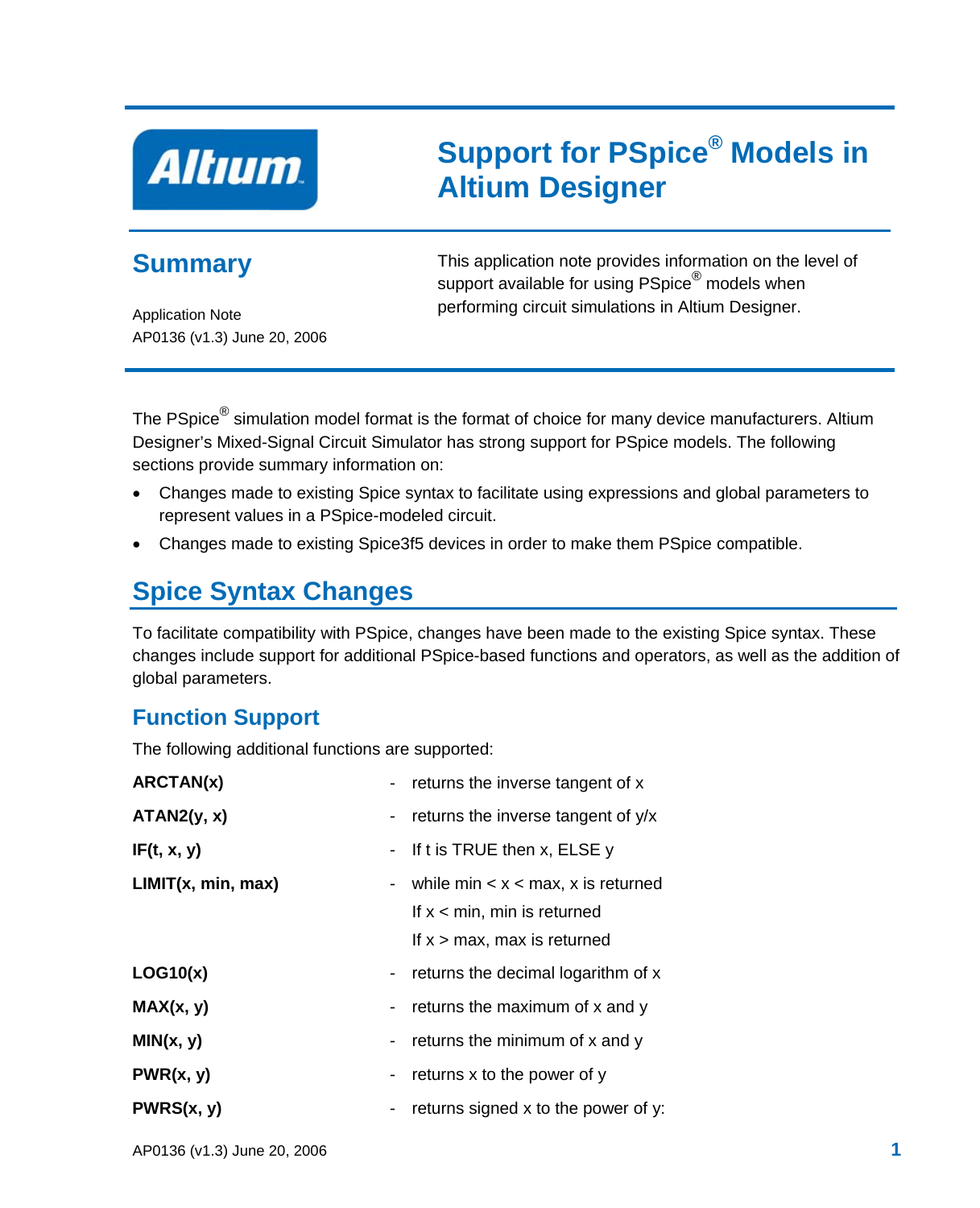|                                                                                  | If $x > 0$ , the result is positive                                                                                                                                |
|----------------------------------------------------------------------------------|--------------------------------------------------------------------------------------------------------------------------------------------------------------------|
|                                                                                  | If $x < 0$ , the result is negative.                                                                                                                               |
| SCHEDULE $(x_1, y_1,x_n, y_n)$                                                   | allows you to control the value of y based on time x. An<br>entry for time = 0s must be entered.                                                                   |
|                                                                                  | From time = $x_1$ to $x_2$ , returns $y_1$                                                                                                                         |
|                                                                                  | From time = $x_2$ to $x_3$ , returns $y_2$ , and so on.                                                                                                            |
| SGN(x)<br>۰                                                                      | returns the sign of x (a.k.a. the signum function).<br>If $x < 0$ , returns -1<br>If $x = 0$ , returns 0<br>If $x > 0$ , returns 1                                 |
| STP(x)                                                                           | unit step function.<br>If $x > 0$ , returns 1<br>If $x < 0$ , returns 0                                                                                            |
| TABLE(x, x <sub>1</sub> , y <sub>1</sub> ,x <sub>n</sub> , y <sub>n</sub> )<br>۰ | allows you to construct a look-up table, returning the y<br>value corresponding to x when all $x_n$ , $y_n$ points are<br>plotted and connected by straight lines. |
|                                                                                  | If $x >$ than the largest x value in the table, then the y<br>value associated to that x value will be returned.                                                   |
|                                                                                  | If $x$ < than the smallest x value in the table, then the y<br>value associated to that x value will be returned.                                                  |

## **Additional Operator Support**

The following additional operators are supported:

- \*\* (exponentiation)
- $\bullet$  == (equality test)
- $\bullet$  != (non-equality test)
- & (Boolean AND)
- | (Boolean OR)

# **In-Line Comment Support**

The PSpice in-line comment character is supported. This character – a semicolon  $($ ;  $)$  – is treated as the end of a line in the circuit description. Any text after this character (on the same line) is treated purely as a comment and therefore ignored by the Simulator, which moves on to the next line in the circuit description.

The following example shows a single in-line comment, where comment text is added to one line in the circuit description:

R2 2 4 6 ; R2 is a feedback resistor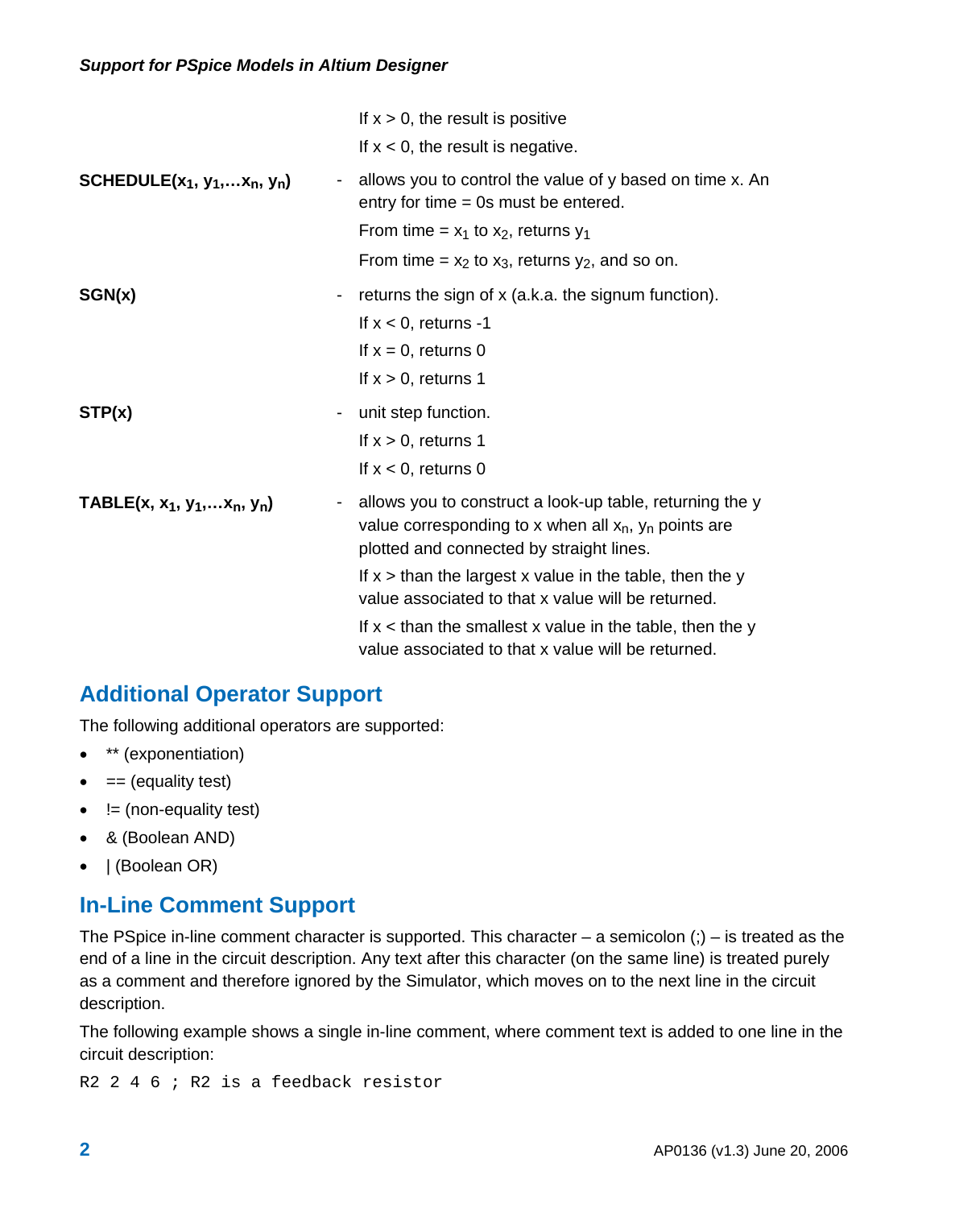If you want to add comment text over multiple lines (creating trailing in-line comments), simply use the semicolon inline comment character to mark the beginning of each subsequent comment line:

R2 2 4 6 ; R2 is a ; feedback resistor

An in-line comment can be used to replace a standard comment line, which must start with the \* character in the first column of the line. This can improve the readability of your circuit description.

# **.PARAM Support**

The PSpice .PARAM statement is supported. This statement defines the value of a parameter, allowing you to use a parameter name in place of numeric values for a circuit description. Parameters can be constants, expressions or a combination of the two. A single parameter statement can include reference to one or more additional parameter statements.

In addition, the following three internal variables (predefined parameters) are available for use in expressions:

**GMIN** - shunt conductance for semiconductor p-n junctions.

**TEMP** - temperature.

**VT** - thermal voltage.

## **Global Parameters**

Altium Designer's Circuit Simulator supports the use of global parameters and equations. Use a global parameter in an equation and then use that equation in a component value on your schematic. Alternatively, define the equation as a global parameter and then reference the global parameter from a component value.

Simply include the expression or parameter name within curly braces  $\{\}$  – when the Simulator detects this it will attempt to evaluate it, checking the Global Parameters page of the Simulator's *Analyses Setup* dialog for the definition of any part of the expression that cannot be immediately resolved.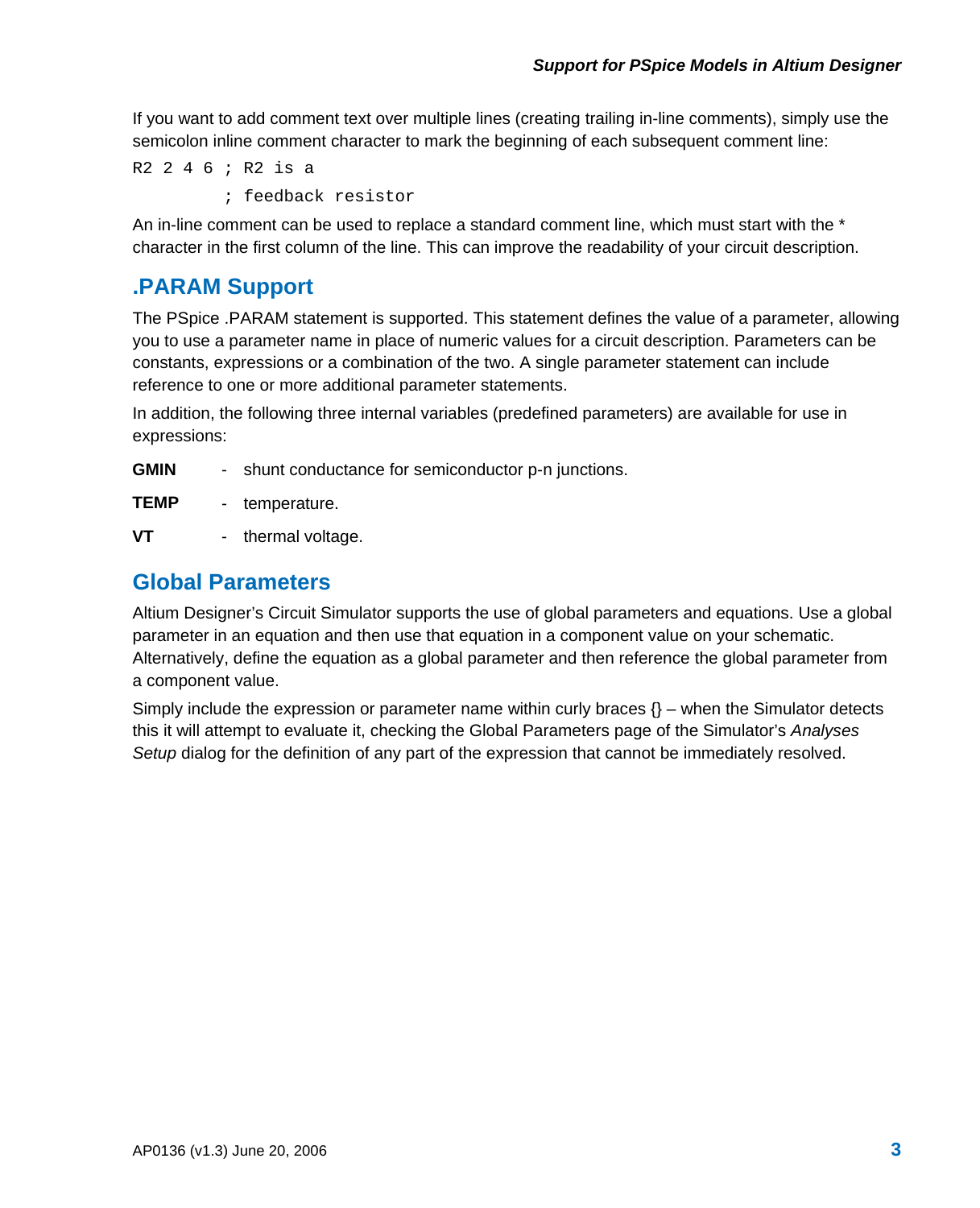#### *Support for PSpice Models in Altium Designer*

|                     |                                                  |                             | R <sub>2</sub><br>$\tilde{M}$<br>(R2 VALUE) |                                                         |                     |
|---------------------|--------------------------------------------------|-----------------------------|---------------------------------------------|---------------------------------------------------------|---------------------|
| <b>INPUT</b>        | C1<br>N1<br>(C VALUE)                            | C <sub>2</sub><br>(C VALUE) | N <sub>2</sub>                              | E1<br><b>OUTPUT</b>                                     |                     |
| V1<br><b>VPULSE</b> |                                                  |                             | $\sqrt{R1}$<br>$\{R1 \text{ VALUE}\}$       | (AMP GAIN)<br>$G\overline{ND}$<br>R4<br>w<br>(R4 VALUE) |                     |
|                     | <b>Analyses Setup</b>                            |                             |                                             | IR3<br>$( R3$ VALUE)                                    | <u>? </u>           |
|                     | Analyses/Options                                 | Enabled                     |                                             | Global Parameters Setup                                 |                     |
|                     | General Setup<br><b>Operating Point Analysis</b> |                             | Parameter                                   |                                                         | Value               |
|                     | Transient/Fourier Analysis                       |                             | CUTOFF_FREQ                                 | 1k                                                      |                     |
|                     | DC Sweep Analysis                                |                             | R1_VALUE                                    | {4*R2_VALUE*DAMPING_COEFF^2}<br>100MEG                  |                     |
|                     | AC Small Signal Analysis                         | $\overline{\phantom{0}}$    | AMP_GAIN<br>R2_VALUE                        | {1/(4 * PI * CUTOFF_FREQ * C_VALUE * DAMPING_COEFF)}    |                     |
|                     | Noise Analysis<br>Pole-Zero Analysis             |                             | PI                                          | 3.14159265                                              |                     |
|                     | <b>Transfer Function Analysis</b>                |                             | R3_VALUE                                    | 100k                                                    |                     |
|                     | Temperature Sweep                                |                             | C_VALUE                                     | 1n                                                      |                     |
|                     | Parameter Sweep                                  | $\overline{\phantom{0}}$    | R4_VALUE                                    | {R3_VALUE}                                              |                     |
|                     | Monte Carlo Analysis<br><b>Global Parameters</b> |                             | DAMPING_COEFF                               | 1                                                       |                     |
|                     | Advanced Options                                 |                             |                                             |                                                         |                     |
|                     |                                                  |                             |                                             |                                                         | Remove<br>Add       |
|                     | Preferences                                      |                             |                                             |                                                         | <b>OK</b><br>Cancel |

**FF** For an example of using global parameters and equations in a simulation, refer to the example project Global Params.PrjPCB, which can be found in the \Program Files\Altium Designer 6\Examples\Circuit Simulation\PSpice Examples\Global Parameters folder of the installation.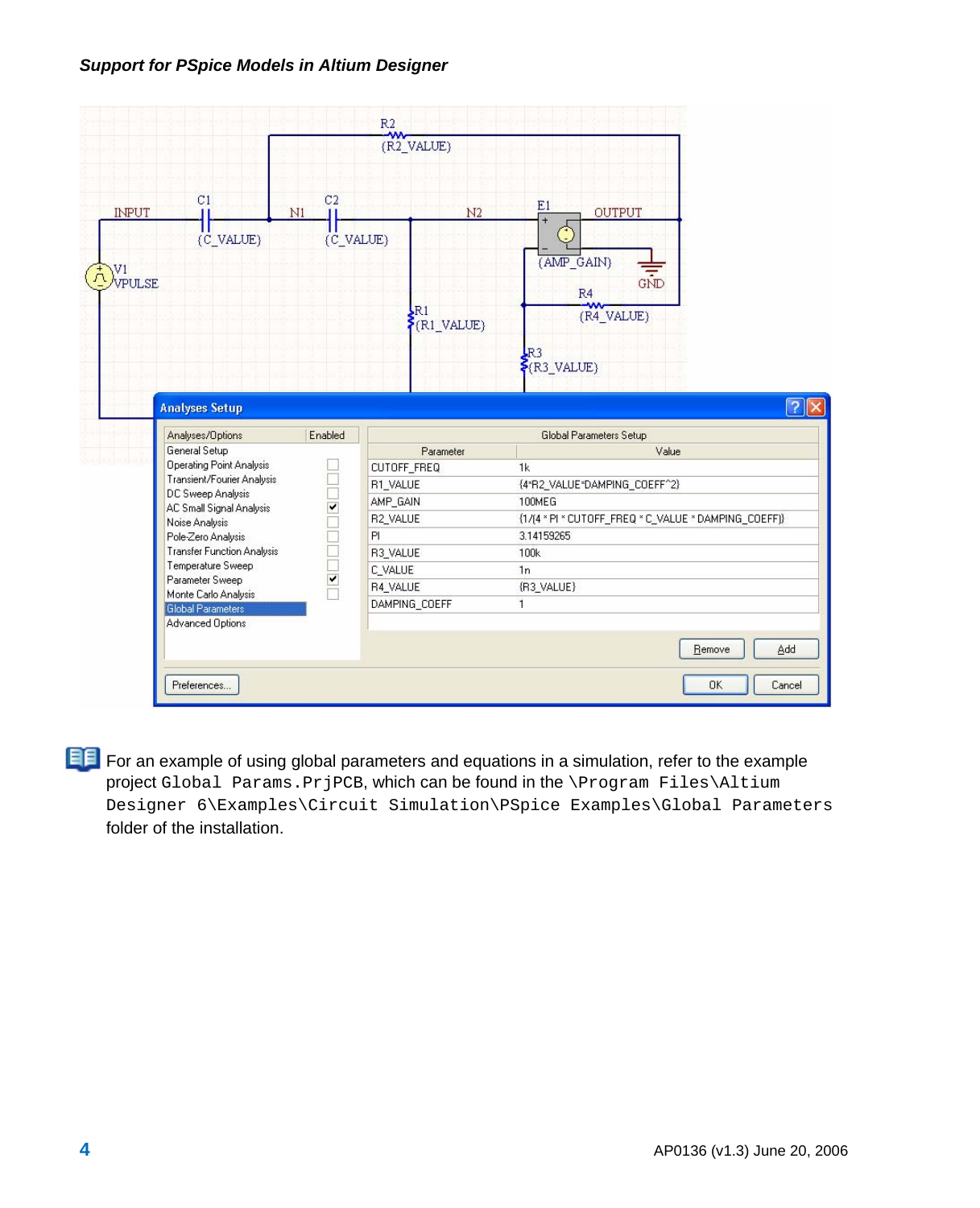# **Spice Model Changes**

To make the existing Spice3f5 device models compatible with PSpice, changes have been made to the general form for a device and/or additional parameter support has been added for use in a linked model file. The following sections summarize the changes that have

been made. **FF** For additional detailed information on simulation models as well as

simulation analyses, refer to the *Simulation Models and Analyses Reference*. This reference should be used in conjunction with this application note in order to gather a complete listing of the supported parameters for each device model.

**EE** For more detailed information concerning PSpice, consult the PSpice User's Guide and PSpice Reference respectively.

When browsing the subsequent sections, the following parameters – common to most devices in PSpice – are not supported: T\_ABS T\_MEASURED

T\_REL\_GLOBAL

T\_REL\_LOCAL.

## **Capacitor**

The Netlist Template Format for this device remains unchanged:

```
@DESIGNATOR %1 %2 &VALUE 
&MODEL ?LENGTH|L=@LENGTH| ?WIDTH|W=@WIDTH| ?"INITIAL VOLTAGE"|IC=@"INITIAL 
VOLTAGE"|
```
The following additional model parameters are supported and can be entered into a linked model file (\*.mdl) for the device:

```
C - capacitance multiplier. (Default = 1).
```
**TC1** - linear temperature coefficient (in  $^{\circ}C^{-1}$ ). (Default = 0).

- **TC2** quadratic temperature coefficient (in  $^{\circ}C^{-2}$ ). (Default = 0).
- **VC1** linear voltage coefficient (in Volt<sup>-1</sup>). (Default = 0).
- **VC2** quadratic voltage coefficient (in Volt<sup>-2</sup>). (Default = 0).

Where a parameter has an indicated default, that default will be used if no value is specifically entered.

The format for the PSpice model file is:

.MODEL *ModelName* CAP(*Model Parameters*),

- *ModelName* is the name of the model, the link to which is specified on the **General** tab of the *Sim Model* dialog. This name is used in the netlist (&MODEL) to reference the required model in the linked model file.
- *Model Parameters* are a list of supported parameters for the model, entered with values as required.
- **FF** For an example of using a PSpice-compatible capacitor model in a simulation, refer to the example project Capacitor.PrjPCB, which can be found in the \Program Files\Altium Designer 6\Examples\Circuit Simulation\PSpice Examples\Capacitor folder of the installation.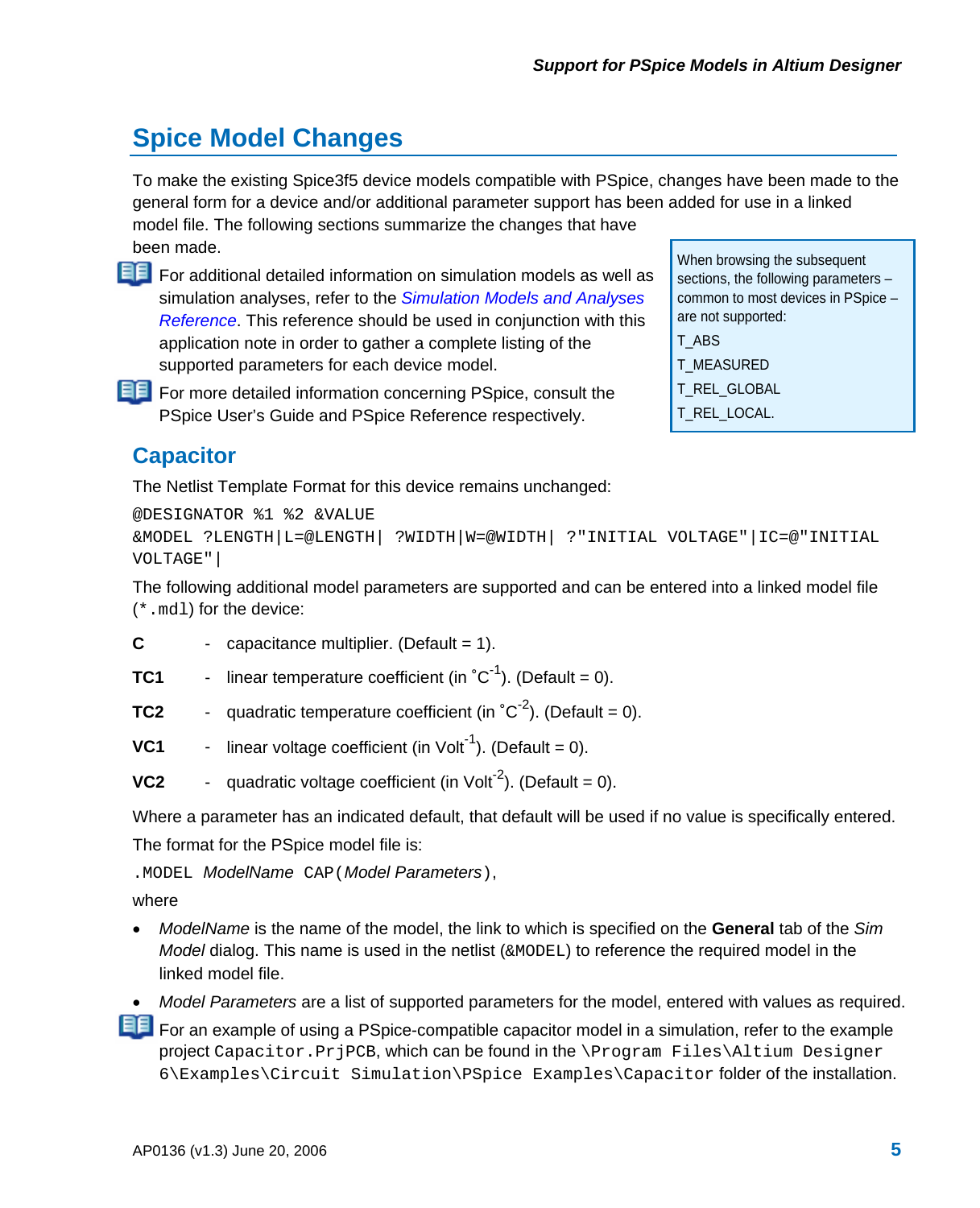# **Diode**

The Netlist Template Format for this device remains unchanged:

```
@DESIGNATOR %1 %2 @MODEL &"AREA FACTOR" &"STARTING CONDITION" ?"INITIAL 
VOLTAGE"|IC=@"INITIAL VOLTAGE"| ?TEMPERATURE|TEMP=@TEMPERATURE|
```
The following additional model parameters are supported and can be entered into a linked model file (\*.mdl) for the device:

| <b>IBVL</b>      | - low-level reverse breakdown knee current (in Amps). (Default = $0$ ).                                    |
|------------------|------------------------------------------------------------------------------------------------------------|
| <b>IKF</b>       | - high-injection knee current (in Amps). (Default = infinite).                                             |
| <b>ISR</b>       | - recombination current parameter (in Amps). (Default = $0$ ).                                             |
| <b>NBV</b>       | - reverse breakdown ideality factor. (Default = $1$ ).                                                     |
| <b>NBVL</b>      | - low-level reverse breakdown ideality factor. (Default = $1$ ).                                           |
| <b>NR</b>        | - emission coefficient for isr. (Default = $2$ ).                                                          |
| TBV1             | - by temperature coefficient – linear (in $^{\circ}$ C <sup>-1</sup> ). (Default = 0).                     |
| TBV <sub>2</sub> | - by temperature coefficient – quadratic (in $^{\circ}$ C <sup>-2</sup> ). (Default = 0).                  |
| <b>TIKF</b>      | - ikf temperature coefficient – linear (in $^{\circ}$ C <sup>-1</sup> ). (Default = 0).                    |
| TRS1             | - rs temperature coefficient – linear (in $^{\circ}$ C <sup>-1</sup> ). (Default = 0).                     |
| TRS <sub>2</sub> | - rs temperature coefficient – quadratic (in $^{\circ}$ C <sup>-2</sup> ). (Default = 0).                  |
|                  | Where a parameter has an indicated default, that default will be used if no value is specifically entered. |

The format for the PSpice model file is:

.MODEL *ModelName* D(*Model Parameters*),

- *ModelName* is the name of the model, the link to which is specified on the **General** tab of the *Sim Model* dialog. This name is used in the netlist (@MODEL) to reference the required model in the linked model file.
- *Model Parameters* are a list of supported parameters for the model, entered with values as required.
- **FF** For an example of using a PSpice-compatible diode model in a simulation, refer to the example project Diode.PrjPCB, which can be found in the \Program Files\Altium Designer 6\Examples\Circuit Simulation\PSpice Examples\Diode folder of the installation.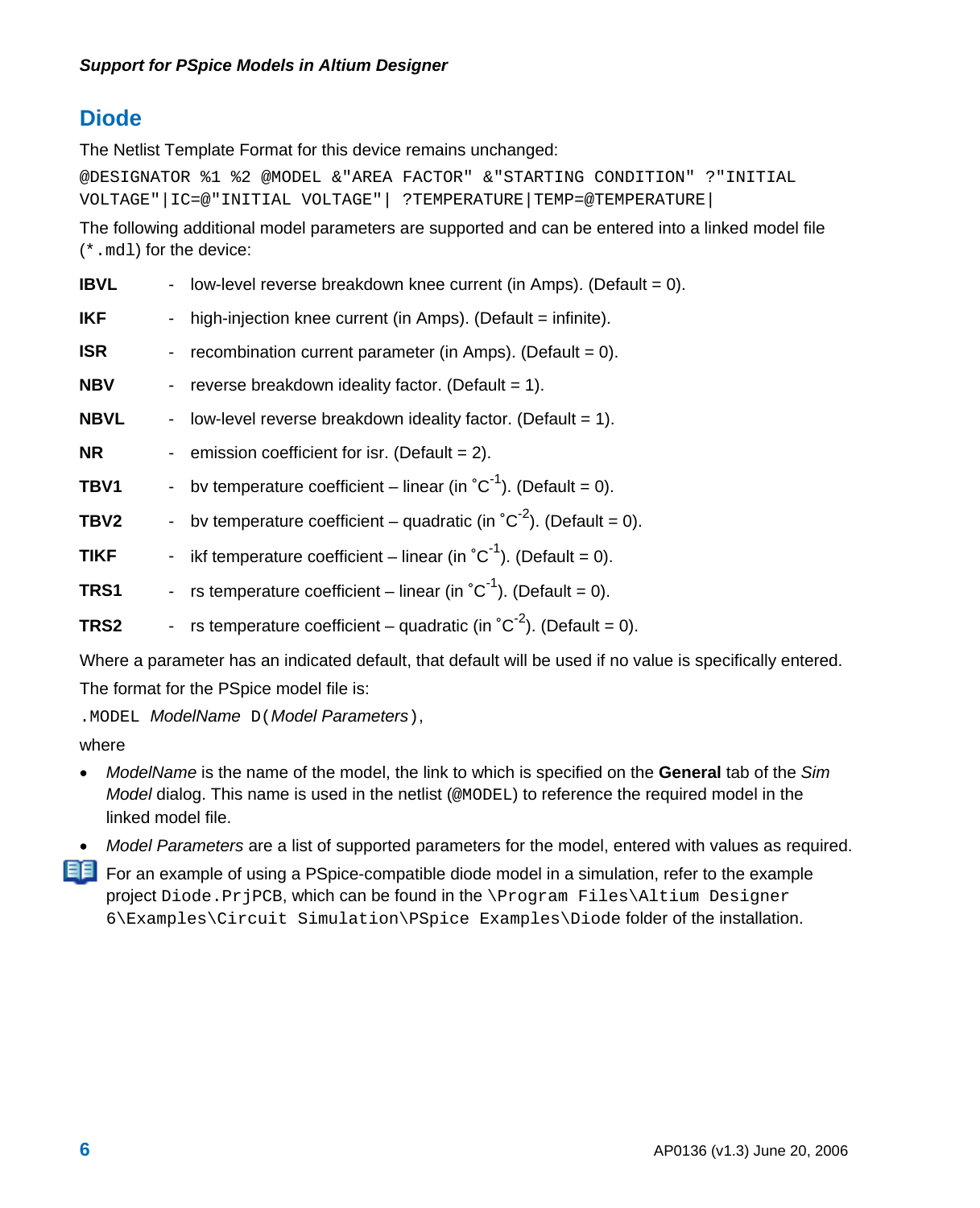## **Inductor**

The existing model has been changed to support the general PSpice model form:

L<name> <(+) node> <(-) node> [model name] <value> [IC = <initial value>]

A PSpice model of this type should be linked to a schematic component using a model file. Simply specify the model in a model file (\*.mdl) then, in the *Sim Model* dialog, set the **Model Kind** to General and the **Model Sub-Kind** to Generic Editor. The Netlist Template Format should then be entered as follows:

@DESIGNATOR %1 %2 @VALUE @MODEL ?"INITIAL CURRENT"|IC=@"INITIAL CURRENT"|

The value for the INITIAL CURRENT parameter is entered on the **Parameters** tab of the *Sim Model* dialog.

The netlist format for a PSpice Inductor model is specified using the Generic Editor due to the fact that the existing Spice3f5 Inductor model does not support use of a linked model file.

For the circuit to be parsed correctly, ensure that the **Sp ice Prefix** field is set to L.

In the **Model Name** field, enter the name specified for the model in the model file. Use the options in the Model Location region of the dialog to point to the required file. Click on the **Model File** tab to view the content of the model file.

The following additional model parameters are supported and

can be entered into a linked model file (\*.mdl) for the device:

- L inductance multiplier. (Default = 1).
- **IL1** linear current coefficient (in Amp<sup>-1</sup>). (Default = 0).
- **IL2** quadratic current coefficient (in Amp<sup>-2</sup>). (Default = 0).
- **TC1** linear temperature coefficient (in  $^{\circ}C^{-1}$ ). (Default = 0).
- **TC2** quadratic temperature coefficient (in  $^{\circ}C^{-2}$ ). (Default = 0).

Where a parameter has an indicated default, that default will be used if no value is specifically entered. The format for the PSpice model file is:

| Vin | L1<br>100mH<br>Vout<br>$_{\rm R1}$<br>V1                                                                                                                                                                                                                                                                                                    |                                                                                                                                                                                                                                                                                              |
|-----|---------------------------------------------------------------------------------------------------------------------------------------------------------------------------------------------------------------------------------------------------------------------------------------------------------------------------------------------|----------------------------------------------------------------------------------------------------------------------------------------------------------------------------------------------------------------------------------------------------------------------------------------------|
|     | Sim Model - General / Generic Editor<br>Model Kind   Parameters  <br>Port Map<br>Model Kind<br>General<br>v<br>Model Sub-Kind<br>Capacitor<br>Capacitor(Semiconductor)<br>Coupled Inductors<br><b>Diode</b><br>Generic Editor<br>Inductor<br>Potentiometer<br>Resistor<br>Resistor(Semiconductor)<br>Resistor(Variable)<br>Spice Subcircuit | Spice Prefix<br>L<br>pspiceIND<br>Model Name<br>Create<br>Inductor<br>Description<br>Model Location<br>$\odot$ Any<br>$O$ In File<br>O Full Path<br>Choose<br>O In Integrated Library: Miscellaneous Devices.IntLib<br>C:\Program Files\Altium Designer 6\Example\pspiceIND.mdl<br>Found In: |
|     | MODEL pspiceIND IND(L=1 IL1=100 IL2=100 TC1=100 TC2=100)<br>Netlist Template<br>Netlist Preview                                                                                                                                                                                                                                             | $\lambda$ Model File<br>Cancel<br>0K                                                                                                                                                                                                                                                         |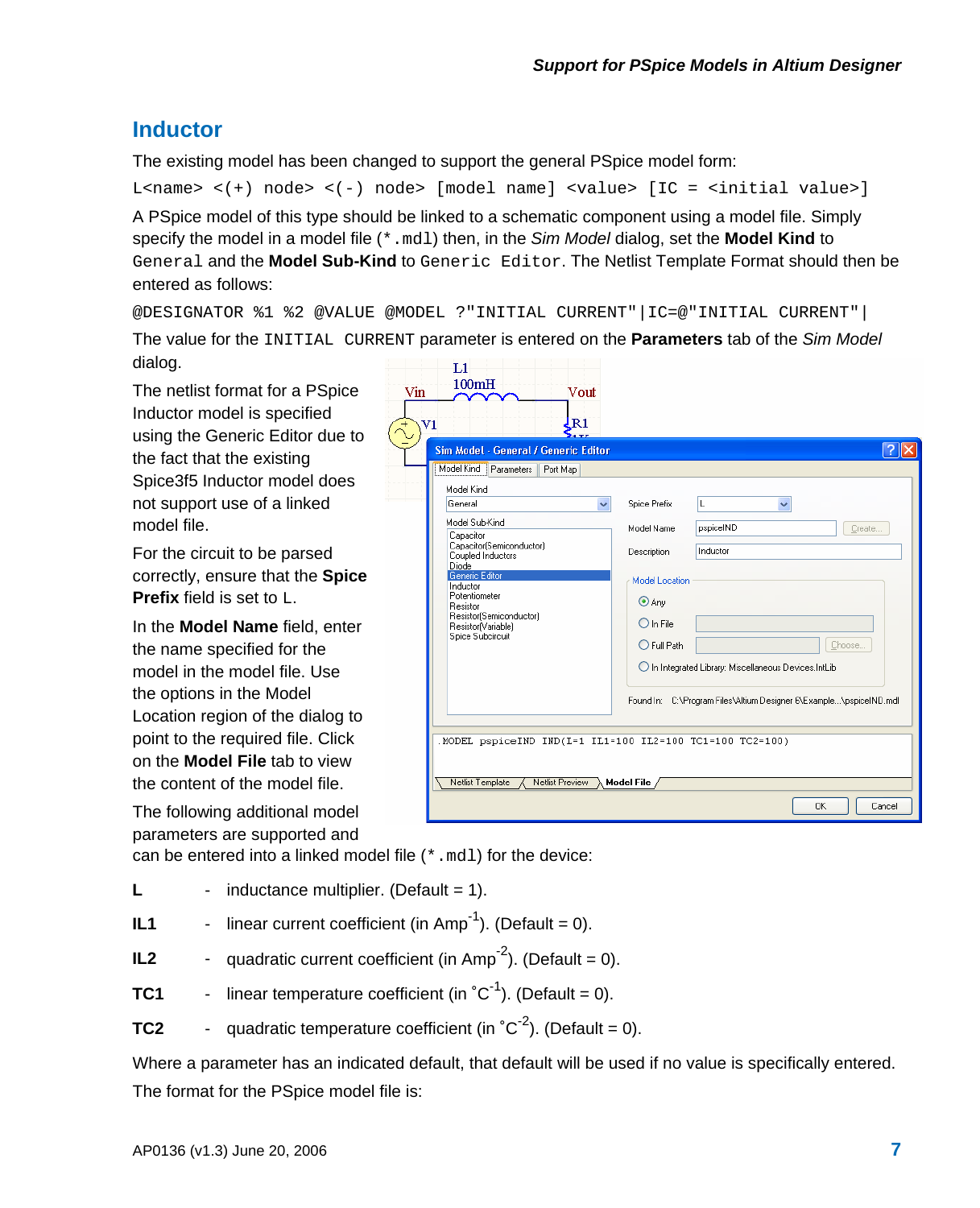#### *Support for PSpice Models in Altium Designer*

.MODEL *ModelName* IND(*Model Parameters*),

where

- *ModelName* is the name of the model, the link to which is specified on the **General** tab of the *Sim Model* dialog. This name is used in the netlist (@MODEL) to reference the required model in the linked model file.
- *Model Parameters* are a list of supported parameters for the model, entered with values as required.
- **FF** For an example of using a PSpice-compatible inductor model in a simulation, refer to the example project Inductor.PrjPCB, which can be found in the \Program Files\Altium Designer 6\Examples\Circuit Simulation\PSpice Examples\Inductor folder of the installation.

## **Current-Controlled Switch**

The Netlist Template Format for this device remains unchanged:

V@DESIGNATOR %1 %2 0V

@DESIGNATOR %3 %4 V@DESIGNATOR @MODEL &"INITIAL CONDITION"

The following additional model parameters are supported and can be entered into a linked model file (\*.mdl) for the device:

**IOFF** - control current for OFF state (in Amps). (Default = 0).

**ION** - control current for ON state (in Amps). (Default = 1E-3).

Where a parameter has an indicated default, that default will be used if no value is specifically entered.

The format for the PSpice model file is:

```
.MODEL ModelName ISWITCH(Model Parameters),
```
where

- *ModelName* is the name of the model, the link to which is specified on the **General** tab of the *Sim Model* dialog. This name is used in the netlist (@MODEL) to reference the required model in the linked model file.
- *Model Parameters* are a list of supported parameters for the model, entered with values as required.

### **Voltage-Controlled Switch**

The Netlist Template Format for this device remains unchanged:

@DESIGNATOR %3 %4 %1 %2 @MODEL &"INITIAL CONDITION"

The following additional model parameters are supported and can be entered into a linked model file (\*.mdl) for the device:

- **VOFF** control voltage for OFF state (in Volts). (Default = 0).
- **VON** control voltage for ON state (in Volts). (Default = 1).

Where a parameter has an indicated default, that default will be used if no value is specifically entered.

The format for the PSpice model file is:

.MODEL *ModelName* VSWITCH(*Model Parameters*),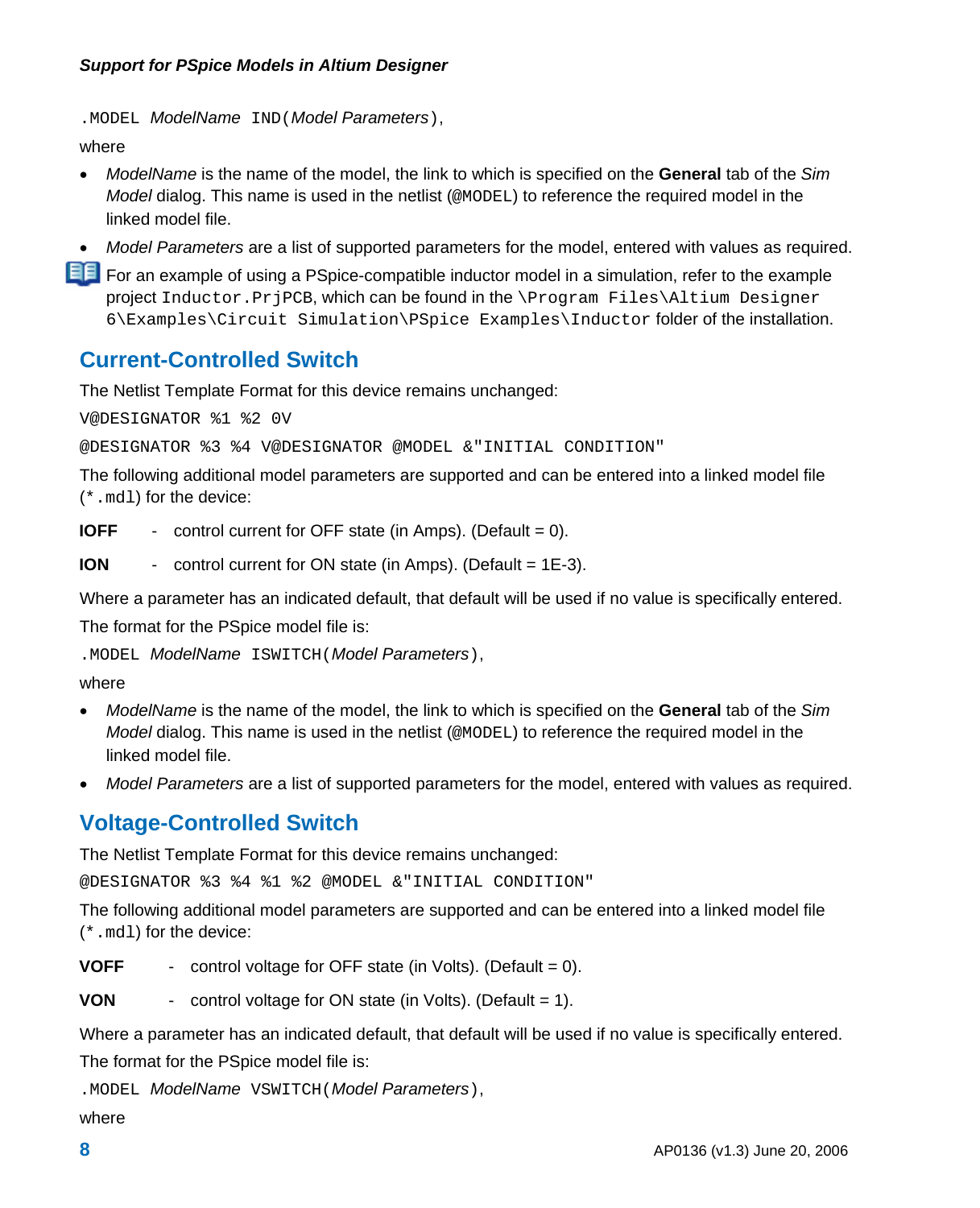- *ModelName* is the name of the model, the link to which is specified on the **General** tab of the *Sim Model* dialog. This name is used in the netlist (@MODEL) to reference the required model in the linked model file.
- *Model Parameters* are a list of supported parameters for the model, entered with values as required.
- **FF** For an example of using a PSpice-compatible voltage-controlled switch model in a simulation, refer to the example project PSpice Switch.PrjPCB, which can be found in the \Program Files\Altium Designer 6\Examples\Circuit Simulation\PSpice Examples\PSpice switch folder of the installation.

## **JFET**

The Netlist Template Format for this device remains unchanged:

```
@DESIGNATOR %1 %2 %3 @MODEL &"AREA FACTOR" &"STARTING CONDITION" ?"INITIAL 
D-S VOLTAGE"|IC=@"INITIAL D-S VOLTAGE", @"INITIAL G-S 
VOLTAGE"| ?TEMPERATURE|TEMP=@TEMPERATURE|
```
The following additional model parameters are supported and can be entered into a linked model file (\*.mdl) for the device:

| <b>ALPHA</b>   |   | ionization coefficient (in Volt <sup>-1</sup> ). (Default = 0).                         |
|----------------|---|-----------------------------------------------------------------------------------------|
| <b>BETATCE</b> | - | BETA exponential temperature coefficient (in Amp/Volt <sup>2</sup> ). (Default = 1E-4). |
| <b>ISR</b>     | ۰ | gate p-n recombination current parameter (in Amps). (Default = $0$ ).                   |
| М              | ۰ | gate p-n grading coefficient. (Default = $0.5$ ).                                       |
| N              |   | gate p-n emission coefficient. (Default = 1).                                           |
| <b>NR</b>      | ۰ | emission coefficient for isr. (Default = $2$ ).                                         |
| VK             | ۰ | ionization knee voltage (in Volts). (Default = $0$ ).                                   |
| <b>VTOTC</b>   | ۰ | VTO temperature coefficient (in Volt/°C). (Default = 0).                                |
| <b>XTI</b>     | ۰ | IS temperature coefficient. (Default = $3$ ).                                           |

Where a parameter has an indicated default, that default will be used if no value is specifically entered. The format for the PSpice model file is:

.MODEL *ModelName* NJF(*Model Parameters*) – N-channel JFET

.MODEL *ModelName* PJF(*Model Parameters*) – P-channel JFET

- *ModelName* is the name of the model, the link to which is specified on the **General** tab of the *Sim Model* dialog. This name is used in the netlist (@MODEL) to reference the required model in the linked model file.
- *Model Parameters* are a list of supported parameters for the model, entered with values as required.
- **FF** For an example of using a PSpice-compatible diode model in a simulation, refer to the example project JFET.PrjPCB, which can be found in the \Program Files\Altium Designer 6\Examples\Circuit Simulation\PSpice Examples\Jfet folder of the installation.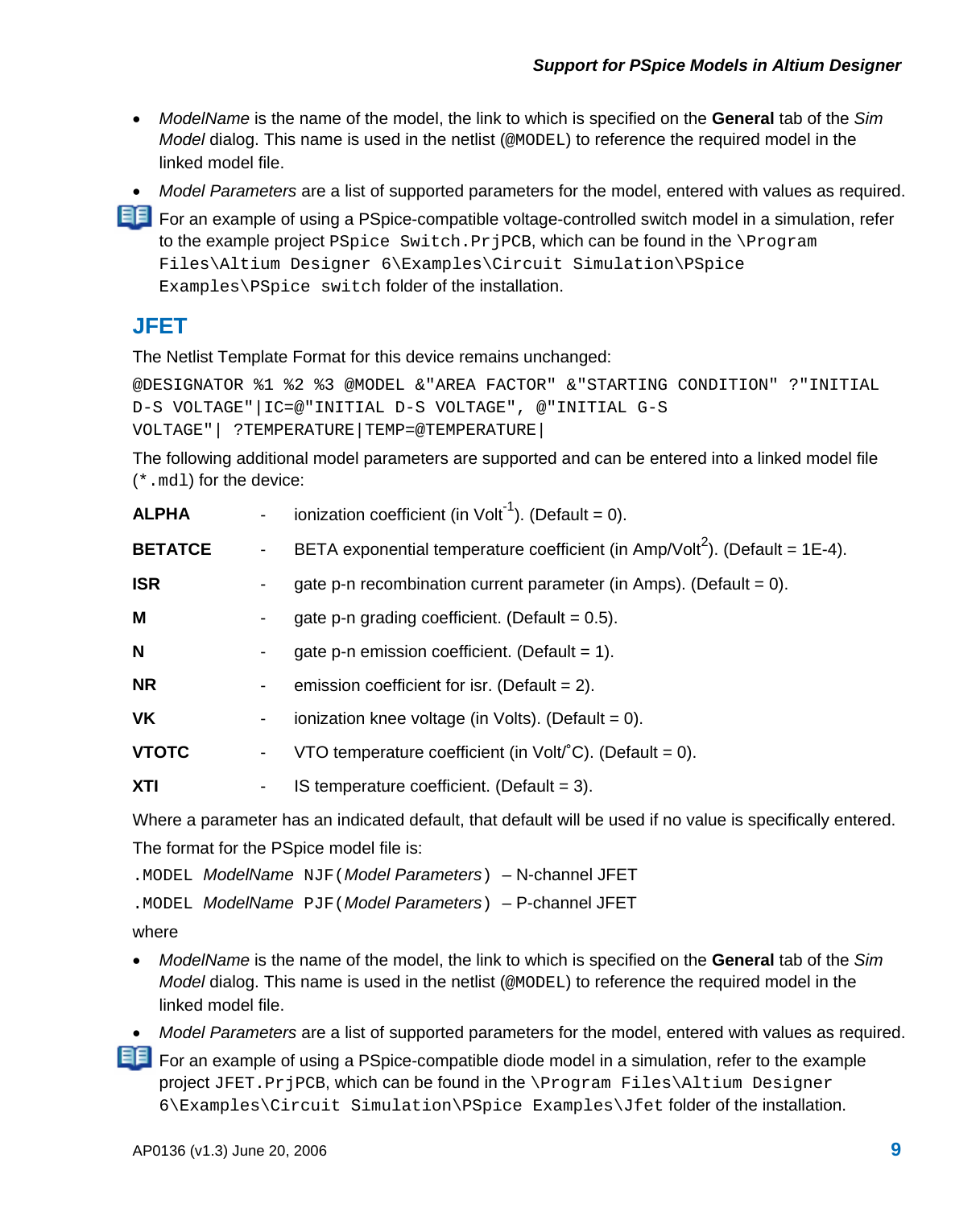# **Resistor**

The existing model has been changed to support the general PSpice model form:

 $R$ <name> <(+) node> <(-) node> [model name] <value>  $[TC =$  [,<TC2>]]

A PSpice model of this type should be linked to a schematic component using a model file. Simply specify the model in a model file (\*.mdl) then, in the *Sim Model* dialog, set the **Model Kind** to General and the **Model Sub-Kind** to Generic Editor. The Netlist Template Format should then be entered as follows:

@DESIGNATOR %1 %2 &MODEL &VALUE ?TC1/TC=@TC1?TC2|, @TC2| /

Although you could use the existing Spice3f5 Resistor (Semiconductor) model – as this model type allows use of a linked model file – specification of the netlist format for a PSpice Resistor model using the G eneric Editor allows you to make use of the additional PSpice param eters  $(\text{TC} = \text{CTC1} > [\text{CTC2}>])$ .



For the circuit to be parsed correctly, ensure that the **Spice Prefix** field is set to R.

In the **Model Name** field, enter the name specified for the model in the model file. Use the options in the Model Location region of the dialog to point to the required file. Click on the **Model File** tab to view the content of the model file.

The following additional model parameters are supported and can be entered into a linked model file (\*.mdl) for the device:

- **R** resistance multiplier. (Default = 1).
- **11 10** linear temperature coefficient (in  $^{\circ}C^{-1}$ ). (Default = 0).
- **TC2** quadratic temperature coefficient (in  $^{\circ}C^{-2}$ ). (Default = 0).
- **TCE** exponential temperature coefficient (in %/°C). (Default = 0).

Values for TC1 and TC2 can be entered on the Parameters tab of the dialog. Where a parameter has an indicated default, that default will be used if no value is specifically entered – either on the **Parameters** tab or in the linked model file.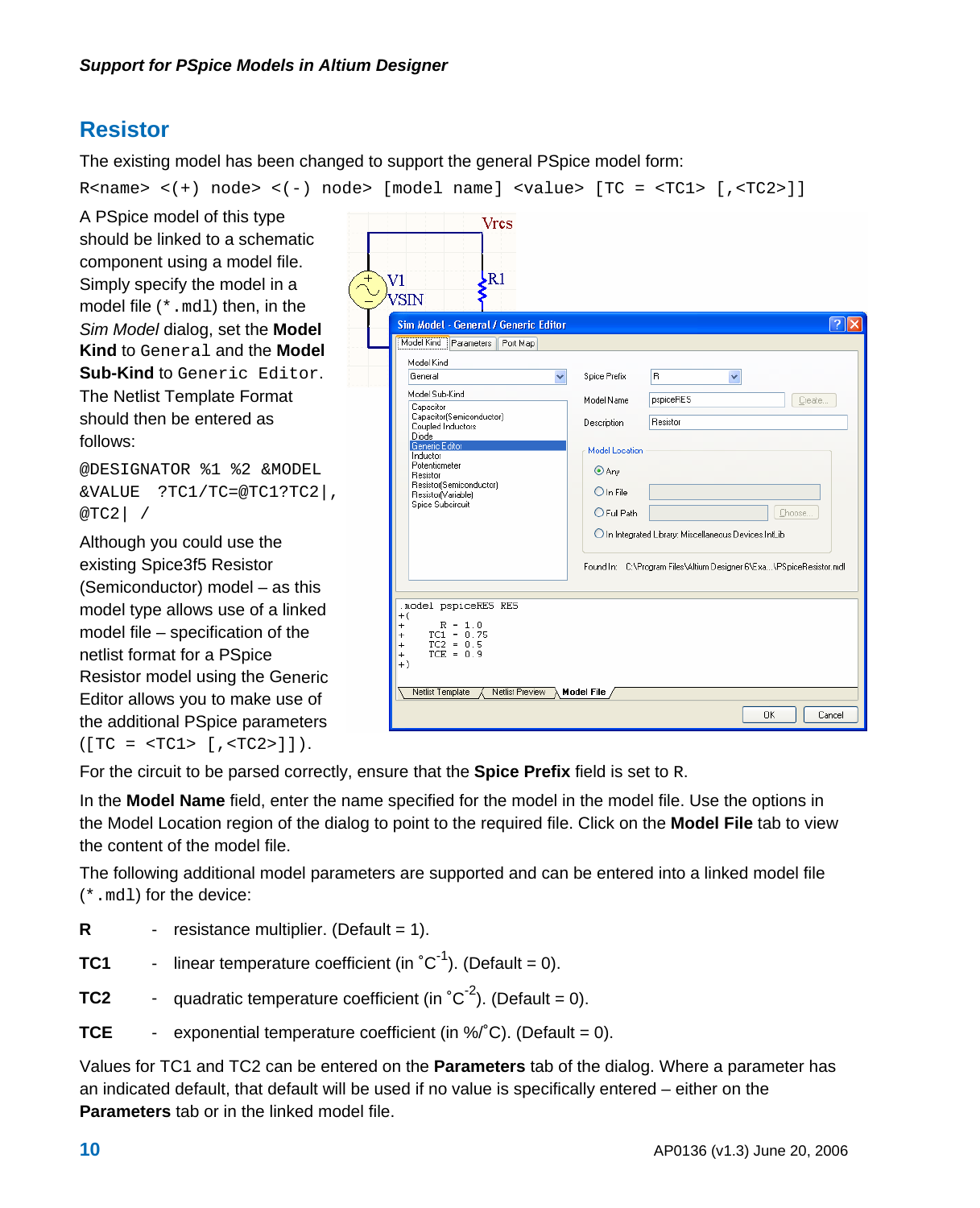The format for the PSpice model file is:

.MODEL *ModelName* RES(*Model Parameters*),

where

- *ModelName* is the name of the model, the link to which is specified on the **General** tab of the *Sim*  Model dialog. This name is used in the netlist (&MODEL) to reference the required model in the linked model file.
- Model Parameters are a list of supported parameters for the model, entered with values as required.
- For an example of using a PSpice-compatible capacitor model in a simulation, refer to the example project Resistor.PrjPCB, which can be found in the \Program Files\Altium Designer 6\Examples\Circuit Simulation\PSpice Examples\Resistor folder of the installation.

## **ltage-Controlled Voltage/Current Source Vo**

The following general PSpice model forms are supported:

- E<name> <(+) node> <(-) node> VALUE = { <expression> }
- E<name> <(+) node> <(-) node> TABLE { <expression> } = < <input value>,<output value> >
- E<name> <(+) node> <(-) node> POLY(<value>) < <(+) controlling node> <(-) controlling node> > < <polynomial coefficient value> >

**No te**: For linear Voltage-Controlled sam e as those above, but substituting Current Sources, the formats are the G for E.

PSpice model in one of the above General **and the Model Sub-Kind** to These devices do not support linked model files. The netlist format for a forms should be specified using the Generic Editor. In the *Sim Model* dialog, set the **Model Kind** to Generic Editor.

For the circuit to be parsed correctly, set to the entry applicable to the ensure that the **Spice Prefix** field is device being used:

- $\bullet$  VCVS  $E$
- $\bullet$  VCCS G.

The following are examples of generic netlist template formats that could be used for these model types.

| VIN<br>1KHz<br><b>VSIN</b><br>Sim Model - General / Generic Editor                                                                                                                                                           | E1<br>$\ddot{}$<br><b>ETABLE</b>                                                                | <b>VOUT</b><br>$\mathbb{R}1$<br>Res <sub>2</sub><br>1K<br>l?∥×                                    |
|------------------------------------------------------------------------------------------------------------------------------------------------------------------------------------------------------------------------------|-------------------------------------------------------------------------------------------------|---------------------------------------------------------------------------------------------------|
| Model Kind   Parameters   Port Map                                                                                                                                                                                           |                                                                                                 |                                                                                                   |
| Model Kind<br>General                                                                                                                                                                                                        | Spice Prefix                                                                                    | E                                                                                                 |
| Model Sub-Kind<br>Capacitor<br>Capacitor(Semiconductor)<br>Coupled Inductors<br><b>Diode</b><br>Generic Editor<br>Inductor<br>Potentiometer<br>Resistor<br>Resistor(Semiconductor)<br>Resistor(Variable)<br>Spice Subcircuit | Model Name<br>Description<br>Model Location<br>O Any<br>$O$ In File<br>O Full Path<br>Found In: | ETABLE<br>Create<br>ETABLE<br>Choose<br>In Integrated Library: Simulation Pspice Functions.IntLib |
| @DESIGNATOR %3 %4 TABLE { @EXPR }<br>+ ( @TABLE )<br>Netlist Template $\sqrt{}$<br><b>Netlist Preview</b>                                                                                                                    | Model File                                                                                      |                                                                                                   |
|                                                                                                                                                                                                                              |                                                                                                 | 0K<br>Cancel                                                                                      |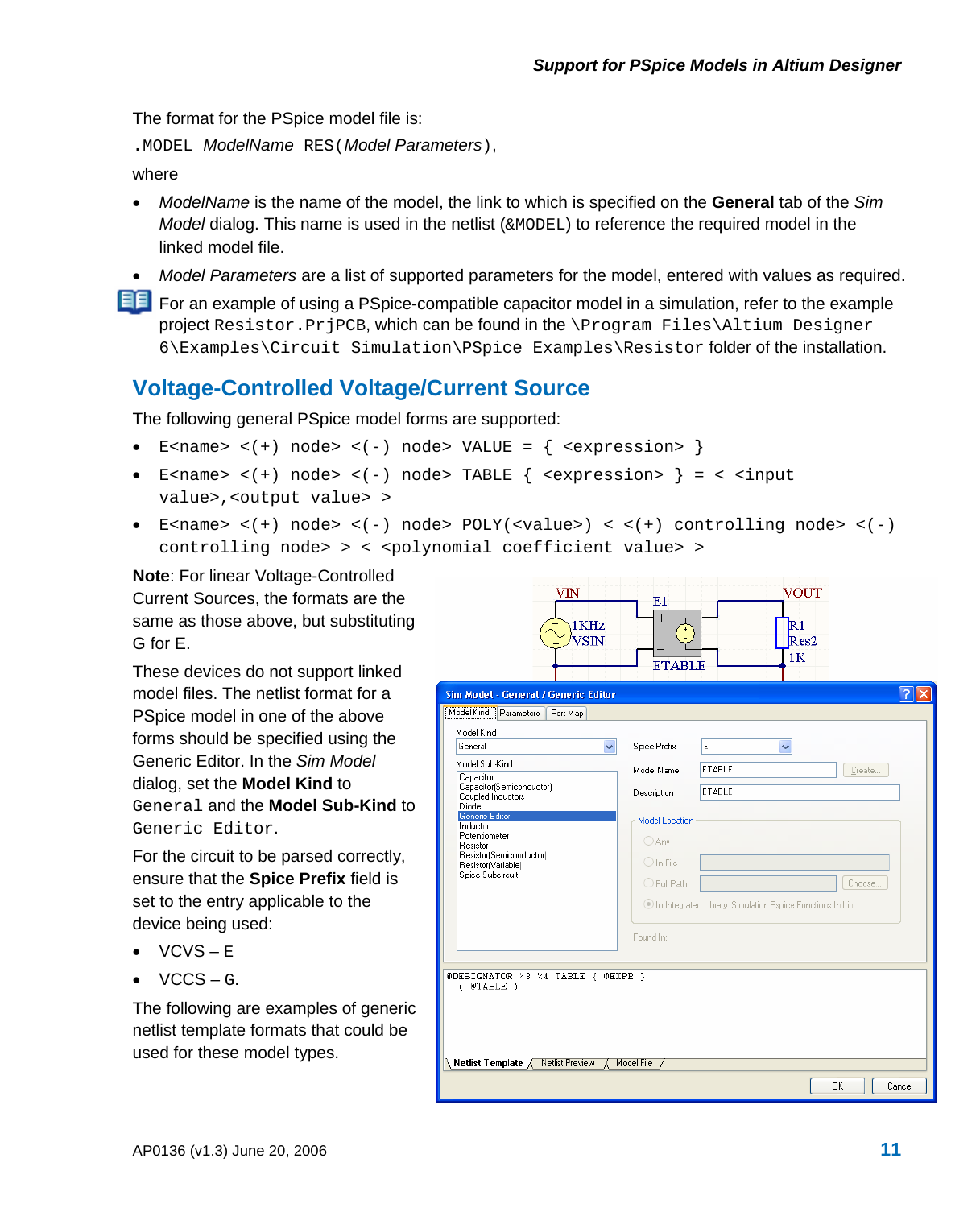#### *Support for PSpice Models in Altium Designer*

### **VALUE model**

@DESIGNATOR %1 %2 VALUE = {@EXPR}

The value for the EXPR parameter is entered on the **Parameters** tab of the *Sim Model* dialog.

#### **TABLE model**

@DESIGNATOR %1 %2 TABLE {@EXPR} = @ROW1 ?ROW2|@ROW2| ?ROW3|@ROW3|

Values for the EXPR and ROW parameters are entered on the **Parameters** tab of the *Sim Model* dialog. Any number of ROW parameters can be defined, in the format (<input value>, <output value>).

The netlist format could be entered using the following alternative entry:

@DESIGNATOR %3 %4 TABLE  $\{$  @EXPR  $\}$  ( @TABLE )

Values for the EXPR and TABLE parameters are again entered on the Parameters tab of the Sim *Model* dialog. The value for the TABLE parameter is specified in the form:

(<input1>, <output1>)(<input2>, <output2>)...(<inputn>, <outputn>)

### **POLY model**

@DESIGNATOR %3 %4 POLY (@dimension) (%1, %2) @coeffs

The values for the dimension and coeffs parameters are entered on the **Parameters** tab of the *Sim Model* dialog.

- **FF** For an example of using a PSpice-compatible expression-based voltage-controlled voltage source in a simulation, refer to the example project  $EVALU E$ . Pr jPCB, which can be found in the \Program Files\Altium Designer 6\Examples\Circuit Simulation\PSpice Examples\VCVS - Value folder of the installation.
	- For an example of using a PSpice-compatible lookup table-based voltage-controlled voltage source in a simulation, refer to the example project TABLE.PrjPCB, which can be found in the  $\Perogram$ Files\Altium Designer 6\Examples\Circuit Simulation\PSpice Examples\VCVS - Table folder of the installation.
- **FF** For an example of using a PSpice-compatible polynomial-based voltage-controlled voltage source in a simulation, refer to the example project  $EPOLY.PT]PCB$ , which can be found in the  $\Perq$ Files\Altium Designer 6\Examples\Circuit Simulation\PSpice Examples\Vcvs - poly folder of the installation.

### **Cu rrent-Controlled Voltage/Current Source**

The following general PSpice model form is supported:

• H<name> <(+) node> <(-) node> POLY(<value>) <controlling V device name> < <polynomial coefficient value> >

substituting F for H. **Note**: For a linear Current-Controlled Current Source, the format is the same as that above, but

form should be specified using the Generic Editor. In the Sim Model dialog, set the Model Kind to General **and the Model Sub-Kind to** Generic Editor. These devices do not support linked model files. The netlist format for a PSpice model in the above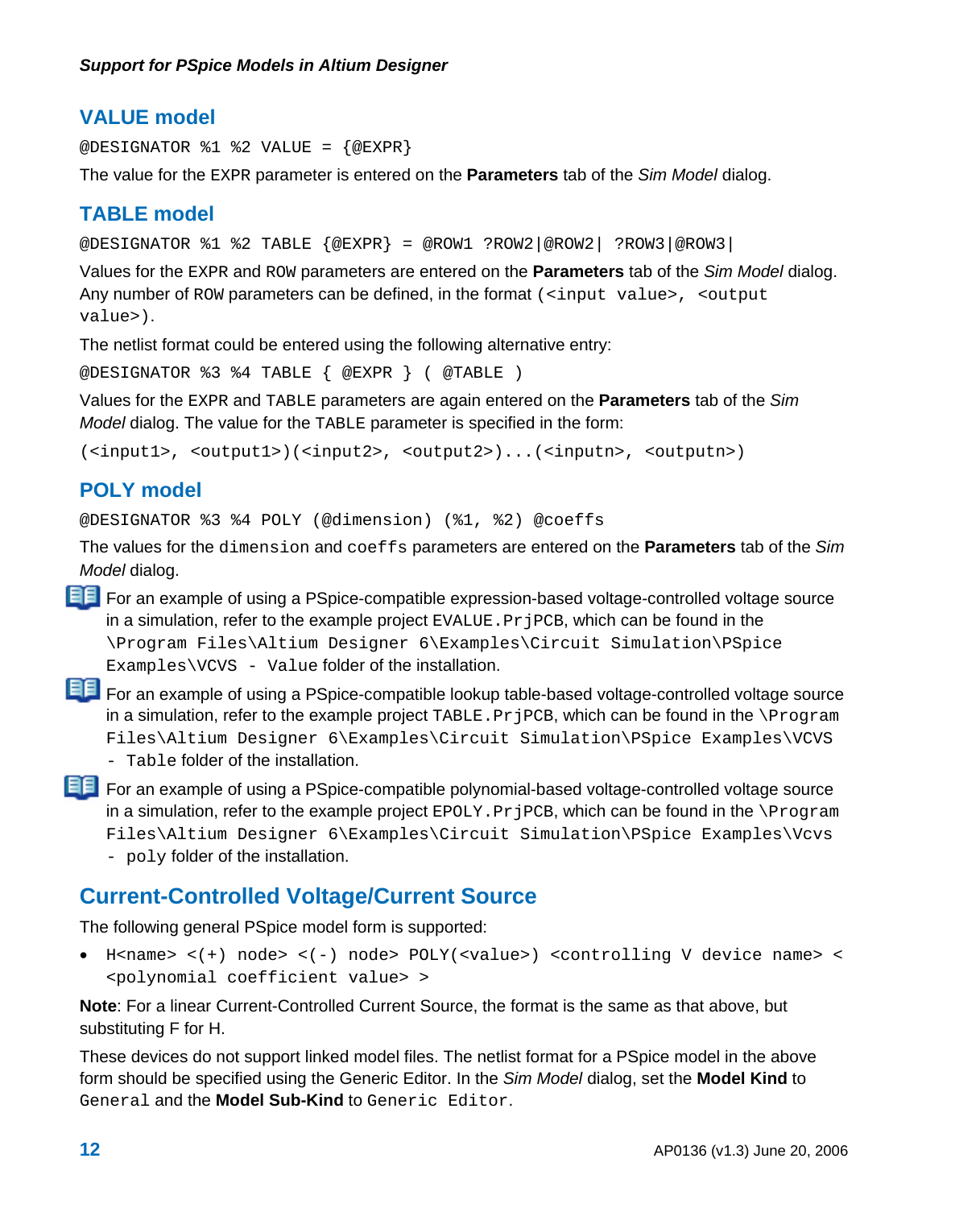For the circuit to be parsed correctly, ensure that the **Spice Prefix** field is set to the entry applicable to the device being used:

- $CCVS-H$
- $\bullet$  CCCS F.

The following example generic netlist template format could be used for these model types:

@DESIGNATOR %1 %2 POLY (@dimension) @ControlSource @coeffs

The values for the  $dimension, Controlsource$  and  $coeffs$  parameters are entered on the **Parameters** tab of the *Sim Model* dialog.

# **Bipolar Junction Transistor (BJT)**

Many of the parameters that can be included in a linked model file for this type of device are common to both Spice3f5 and PSpice. Those that are supported can be found in the SPICE3f5 models\Transistors\Bipolar Junction Transistor (BJT) section of the *Simulation Models and Analyses Reference*. The following PSpice-based parameters are *not supported* :

| <b>CN</b>        |                              | quasi-saturation temperature coefficient for hole mobility                               |
|------------------|------------------------------|------------------------------------------------------------------------------------------|
| D                |                              | quasi-saturation temperature coefficient for<br>scattering-limited hole carrier velocity |
| <b>GAMMA</b>     | ۰                            | epitaxial region doping factor                                                           |
| <b>ISS</b>       | ۰                            | substrate p-n saturation current                                                         |
| <b>NK</b>        | $\qquad \qquad \blacksquare$ | high-current roll-off coefficient                                                        |
| <b>NS</b>        | ۰                            | substrate p-n emission coefficient                                                       |
| QCO              | -                            | epitaxial region charge factor                                                           |
| <b>QUASIMOD</b>  | -                            | quasi-saturation model flag for temperature dependence                                   |
| <b>RCO</b>       |                              | epitaxial region resistance                                                              |
| TRB1             | ۰                            | RB temperature coefficient (linear)                                                      |
| TRB <sub>2</sub> | -                            | RB temperature coefficient (quadratic)                                                   |
| TRC1             | -                            | RC temperature coefficient (linear)                                                      |
| TRC <sub>2</sub> | ۰                            | RC temperature coefficient (quadratic)                                                   |
| TRE1             | $\qquad \qquad \blacksquare$ | RE temperature coefficient (linear)                                                      |
| TRE <sub>2</sub> | ۰                            | RE temperature coefficient (quadratic)                                                   |
| TRM1             | ۰                            | RBM temperature coefficient (linear)                                                     |
| TRM <sub>2</sub> | ۰                            | RBM temperature coefficient (quadratic)                                                  |
| VG               | -                            | quasi-saturation extrapolated bandgap voltage at 0° K                                    |
| VO               |                              | carrier mobility knee voltage                                                            |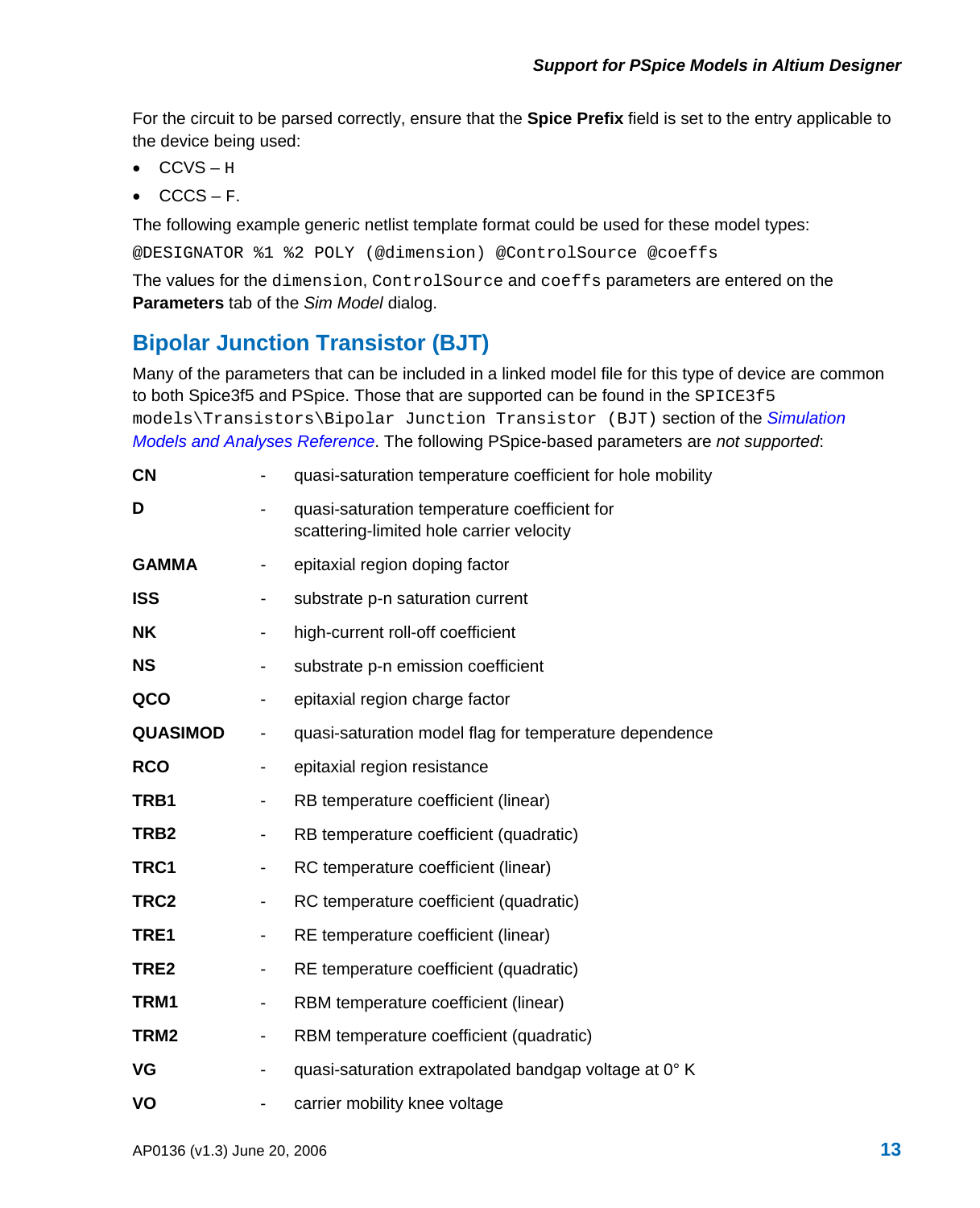- **XCJC2** - fraction of CJC connected internally to Rb
- **XCJS** fraction of CJS connected internally to Rc

# **Metal Oxide Semiconductor Field-Effect Transistor (MOSFET)**

Of the existing MOSFET device models, the following is not supported with respect to PSpice compatibility:

• BSIM3 model version 2.0

linked model file are common to both Spice3f5 and PSpice. Those that are supported can be found in the SPICE3f5 models\Transistors\Metal Oxide Semiconductor Field-Effect For the other supported MOSFET device models, many of the parameters that can be included in a Transistor (MOSFET) section of the *Simulation Models and Analyses Reference*. The following PSpice-based parameters are *not supported* for this device type:

| <b>GDSNOI</b> |   | channel shot noise coefficient (use with NLEV=3) |
|---------------|---|--------------------------------------------------|
| <b>JSSW</b>   | - | bulk p-n saturation sidewall current/length      |
| L             | ٠ | channel length                                   |
| N             | ٠ | bulk p-n emission coefficient                    |
| <b>NLEV</b>   | ۰ | noise equation selector                          |
| <b>PBSW</b>   | ٠ | bulk p-n sidewall potential                      |
| RB            |   | bulk ohmic resistance                            |
| <b>RDS</b>    |   | drain-source shunt resistance                    |
| <b>RG</b>     | ٠ | gate ohmic resistance                            |
| TТ            | - | bulk p-n transit time                            |
| w             |   | channel width                                    |